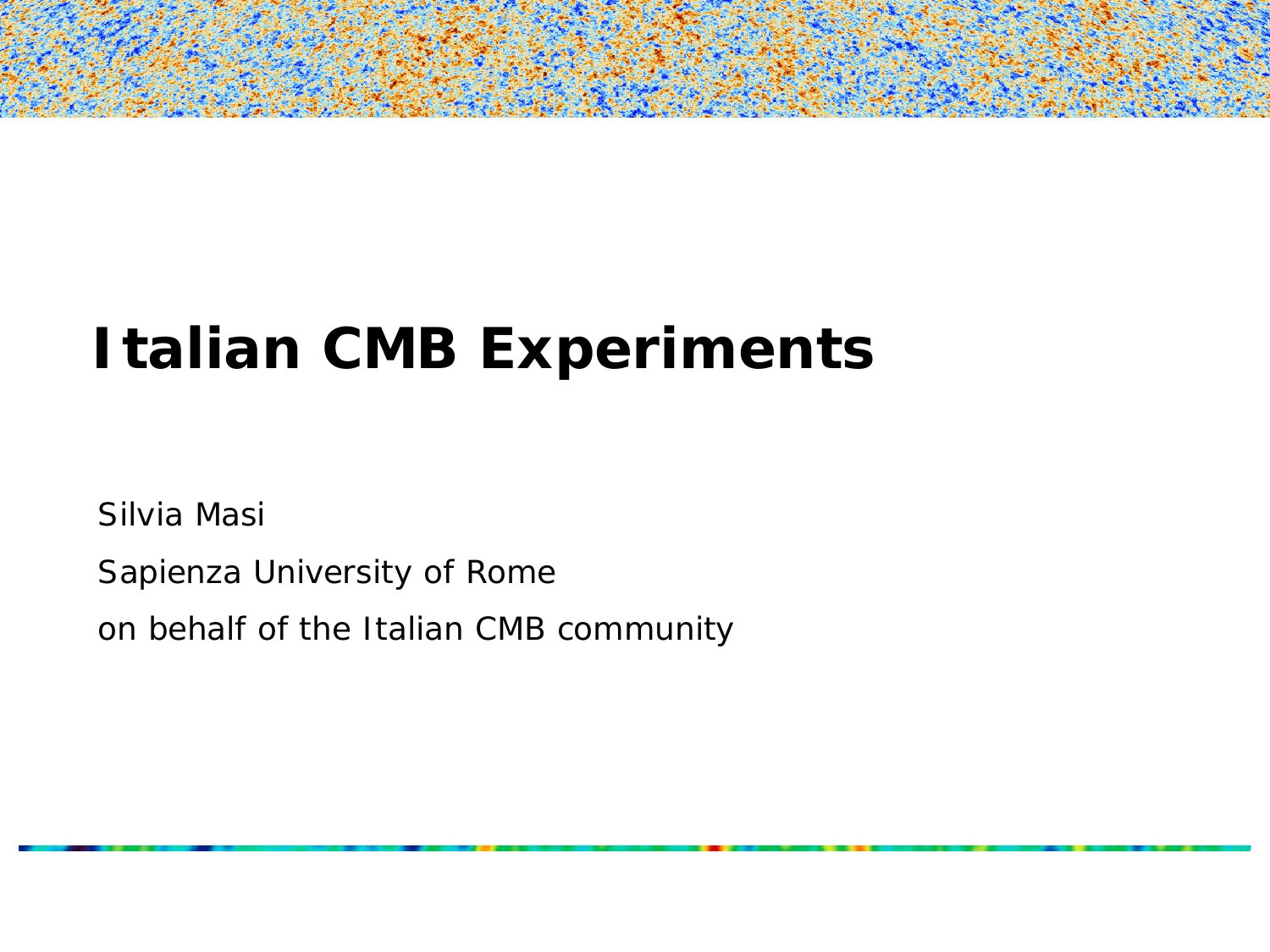#### **Overview**

- 1. Italy is involved *with a leading role* in 3 important CMB-related experiments, aiming at precision measurements of key features of the CMB:
	- a. OLIMPO a balloon-borne instrument to measure the interaction between the CMB and Galaxy Clusters with an innovative spectroscopic instrument. http://planck.roma1.infn.it/olimpo
	- b. LSPE a balloon-borne instrument to measure CMB polarization at large angular scales. http://planck.roma1.infn.it/lspe
	- c. QUBIC a ground-based instrument to measure CMB polarization with bolometric interferometry. http://qubic.in2p3.fr/QUBIC/Home.html
- 2. Here we review mainly the first two instruments, with focus on:
	- a. Scientific potential
	- b. Original characteristics
	- c. Position in the international effort
	- d. Strategic role in the space-based effort for the CMB



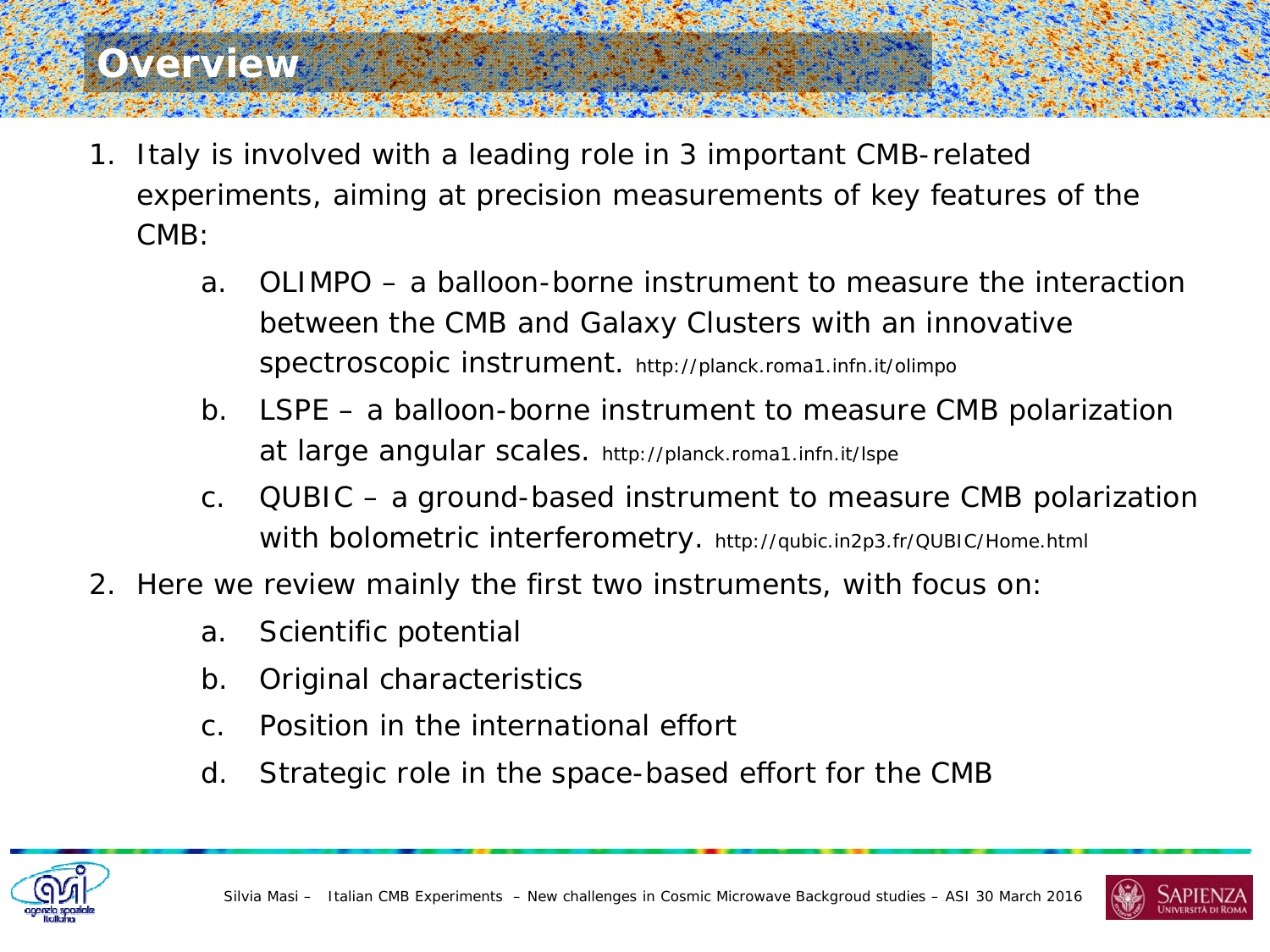## **OLIMPO**

**TBD**, including:

- 1. Short Science description,
- 2. Importance of SPECTRAL measurements of the SZ-effect (degeneracy removal in cluster parameters estimates, slopemeter @ 220 GHz, Patchy spectral distortions of the CMB)
- 3. Sinergy with ground based surveys (at high frequency OLIMPO has the same angular resolution as popular 6 - 10m dishes used for ground-based SZ surveys at 140 GHz: ACT, SPT etc.) and X-rays suverys
- 4. Collaboration, Instrument description, focus on new technologies
- 5. Nice pictures of HW and system ready to be launched
- 6. Data analysis challenges



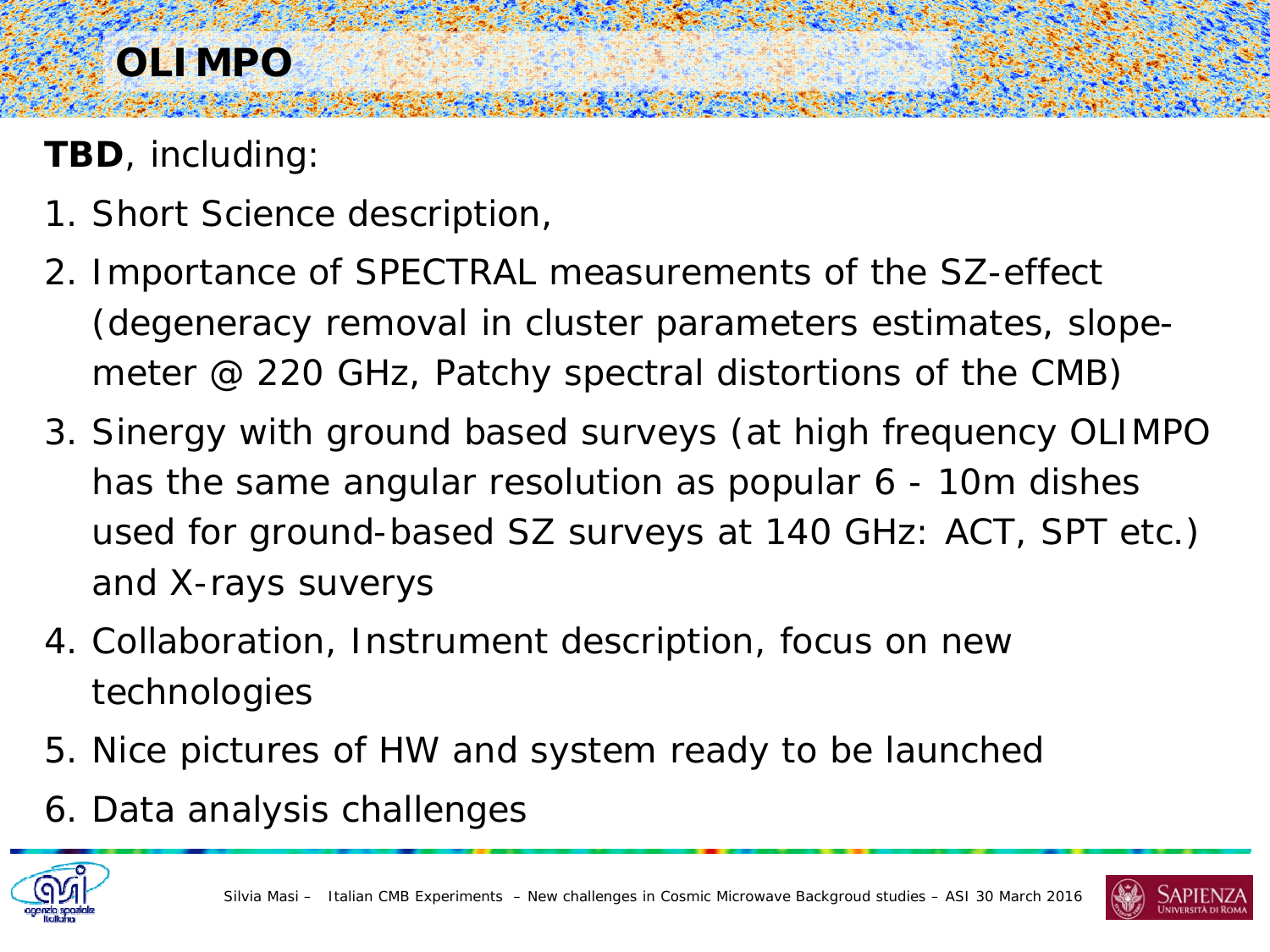#### **OLIMPO**

**OLIMPO Payload integrated @ the launch site – Longyearbyen – 5/July/2014**

Silvia Masi – Italian CMB Experiments – New challenges in Cosmic Microwave Backgroud studies – ASI 30 March 2016

**Side A : shiny and smiling !**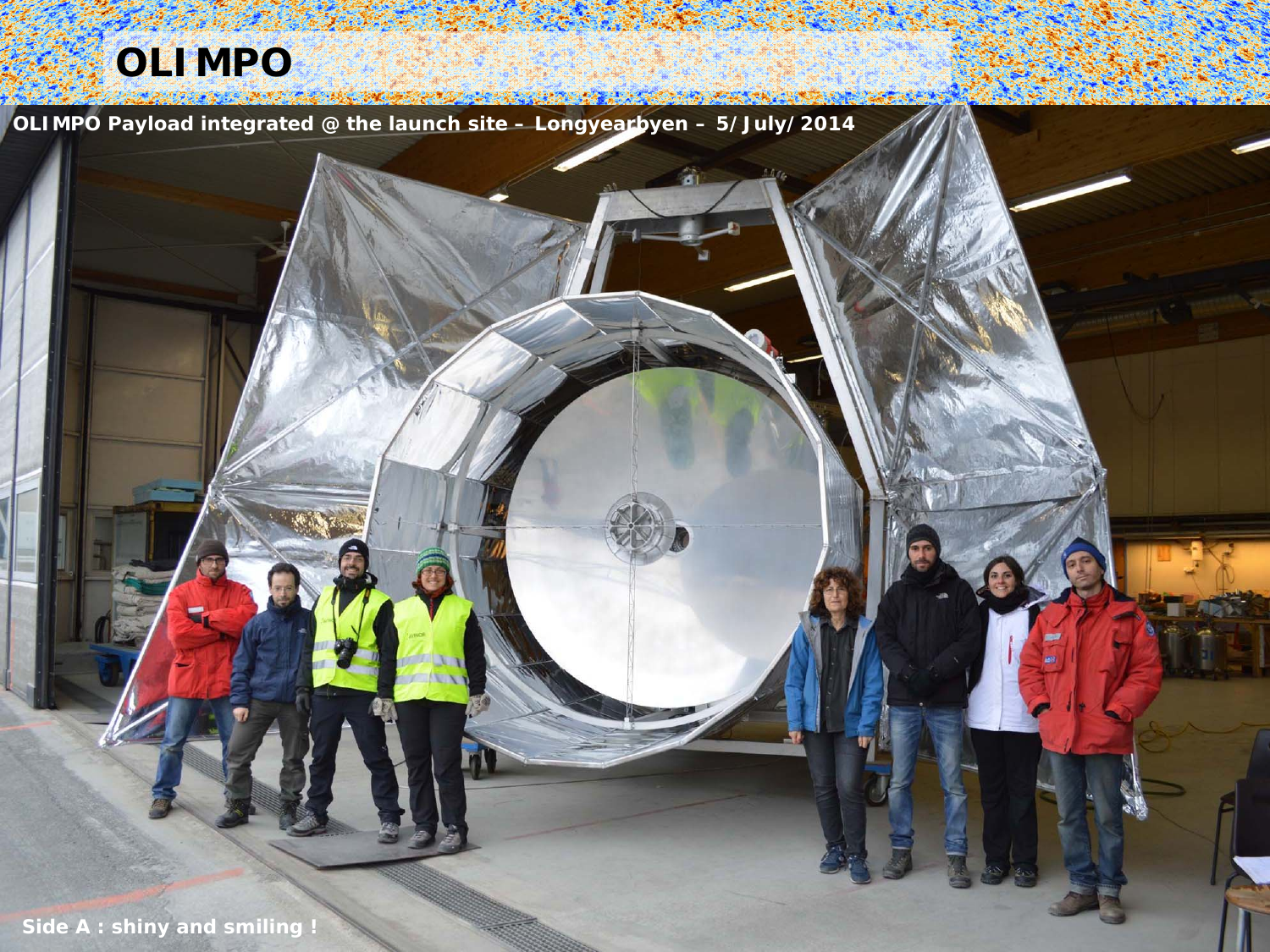

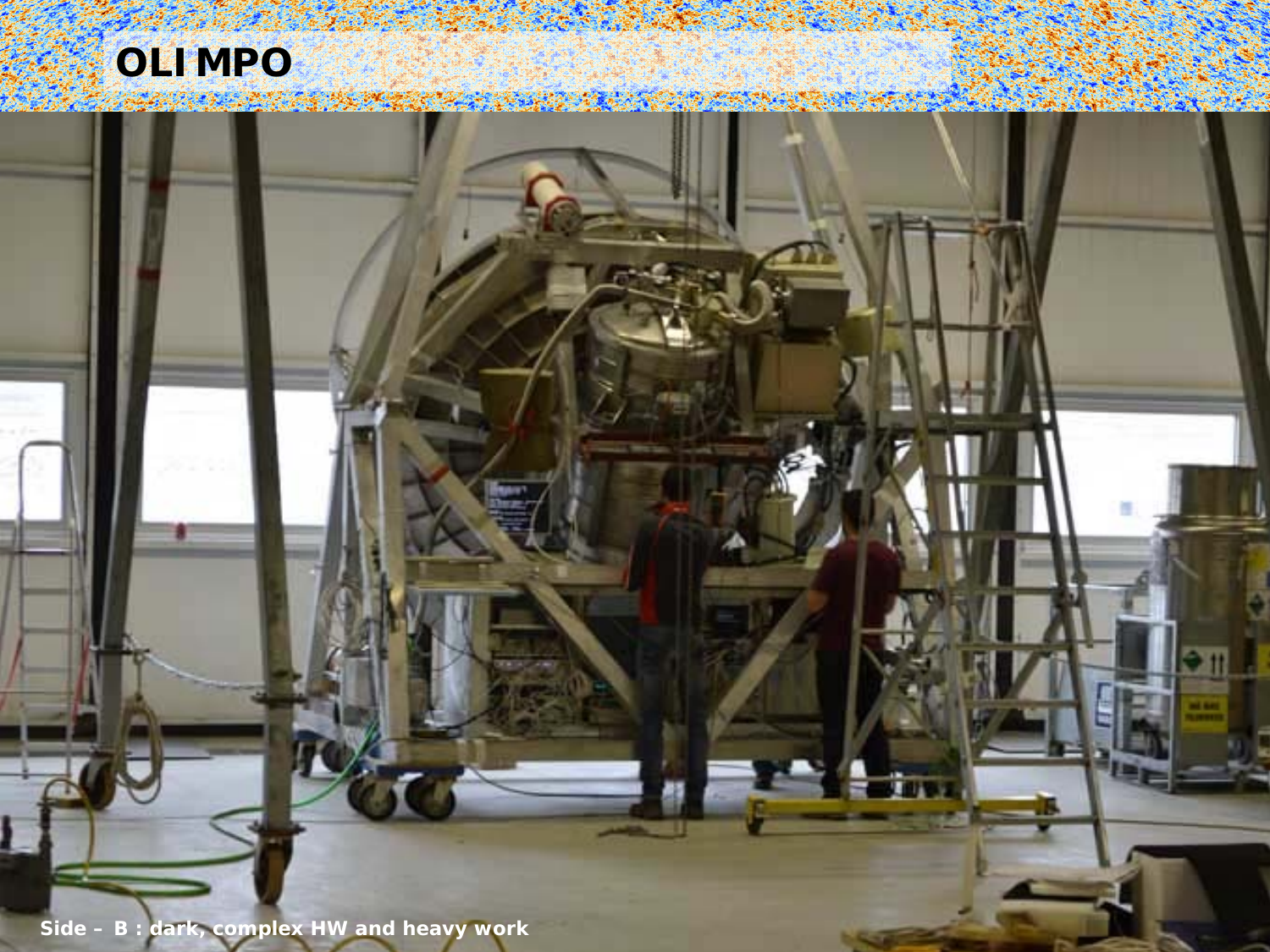**TBD**, including:

- 1. Methodology (DFTS) demonstrator for Millimetron
- 2. Demonstrator of new detectors, to be used in forthcoming missions
- 3. Extension of BLAST at lower frequency
- 4. Polar ballooning in the northern hemisphere



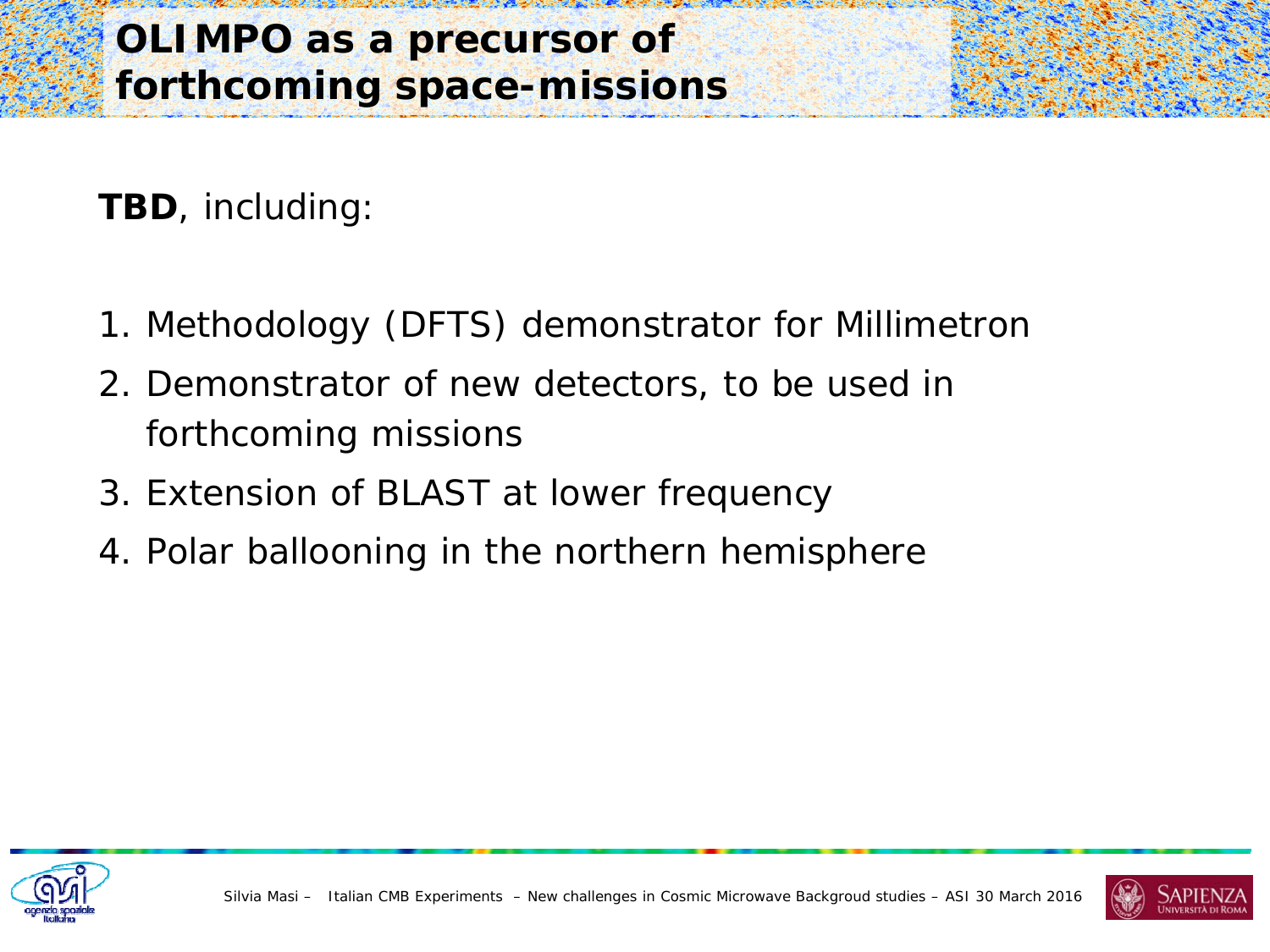**TBD**, including:

- 1. Very short Science description, importance of large-scale measurements of B-modes (inflation, reionization and primary peaks, no lensing, foregrounds)
- 2. Importance of foregrounds monitoring at high frequency (>200 GHz cannot be done from the ground), bands dithering.
- 3. Sinergy with other experiments (high frequency large scales niche)
- 4. Collaboration, Instrument description, focus on new technologies: Italian TESs, multimode technology, cryogenic HWP rotator, …
- 5. Nice pictures of HW and sub-systems
- 6. Data analysis challenges





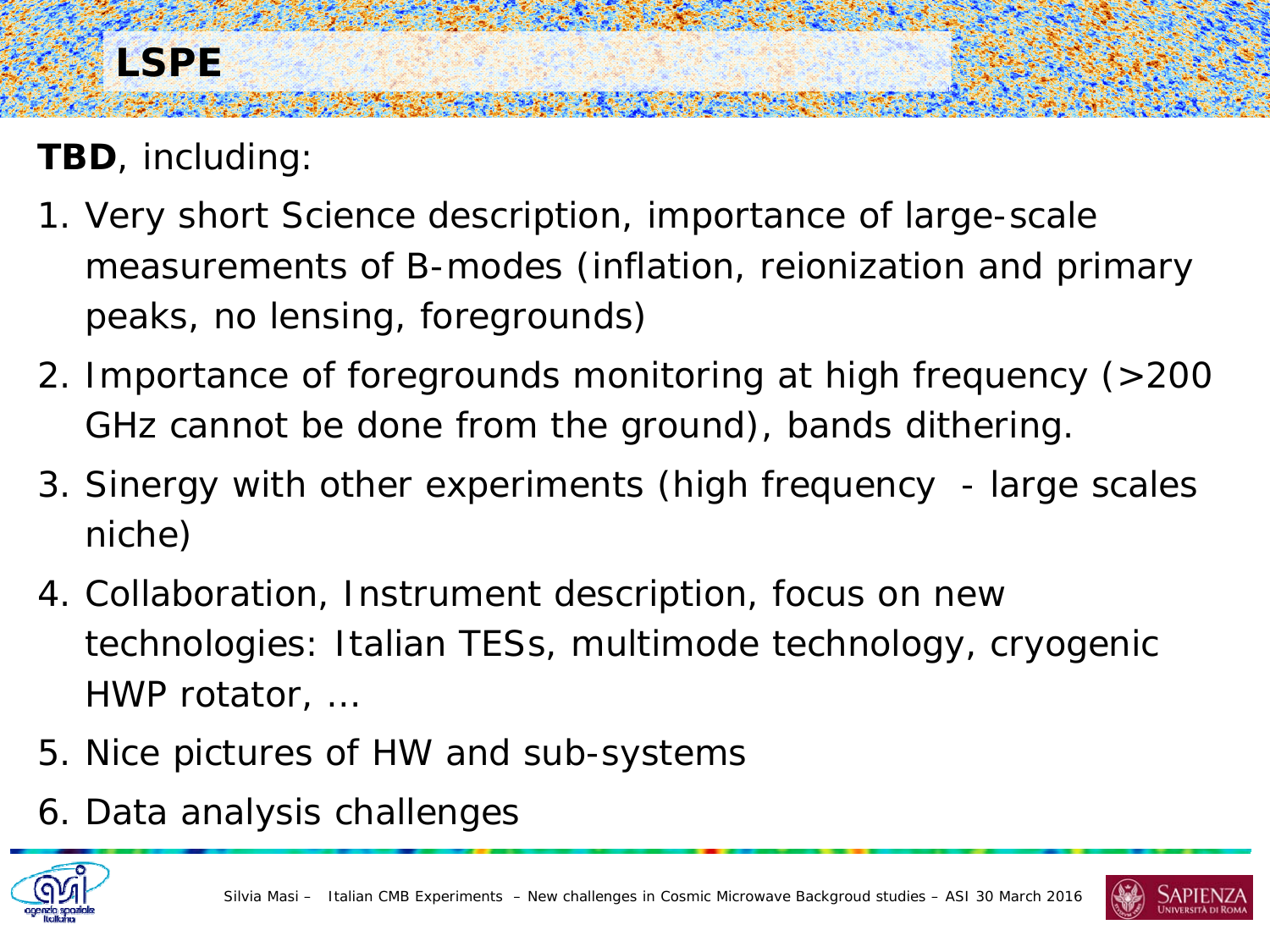#### **LSPE as a precursor of forthcoming space missions**

- 1. Importance of large scales (no measurements from the ground before the next space mission …) ; data needed to test and qualify new, specific analysis methods and foregrounds removal in the relevant frequency range
- 2. Reaching r=0.01 : key for future strategy
- 3. Test of large cryogenic HWP and filters
- 4. Test in near-space of Italian TES detectors & readout, to be proposed for forthcoming space missions
- 5. Qualify methods for operation in extreme environment
- 6. Polar ballooning in the winter darkness: a unique opportunity for astronomy



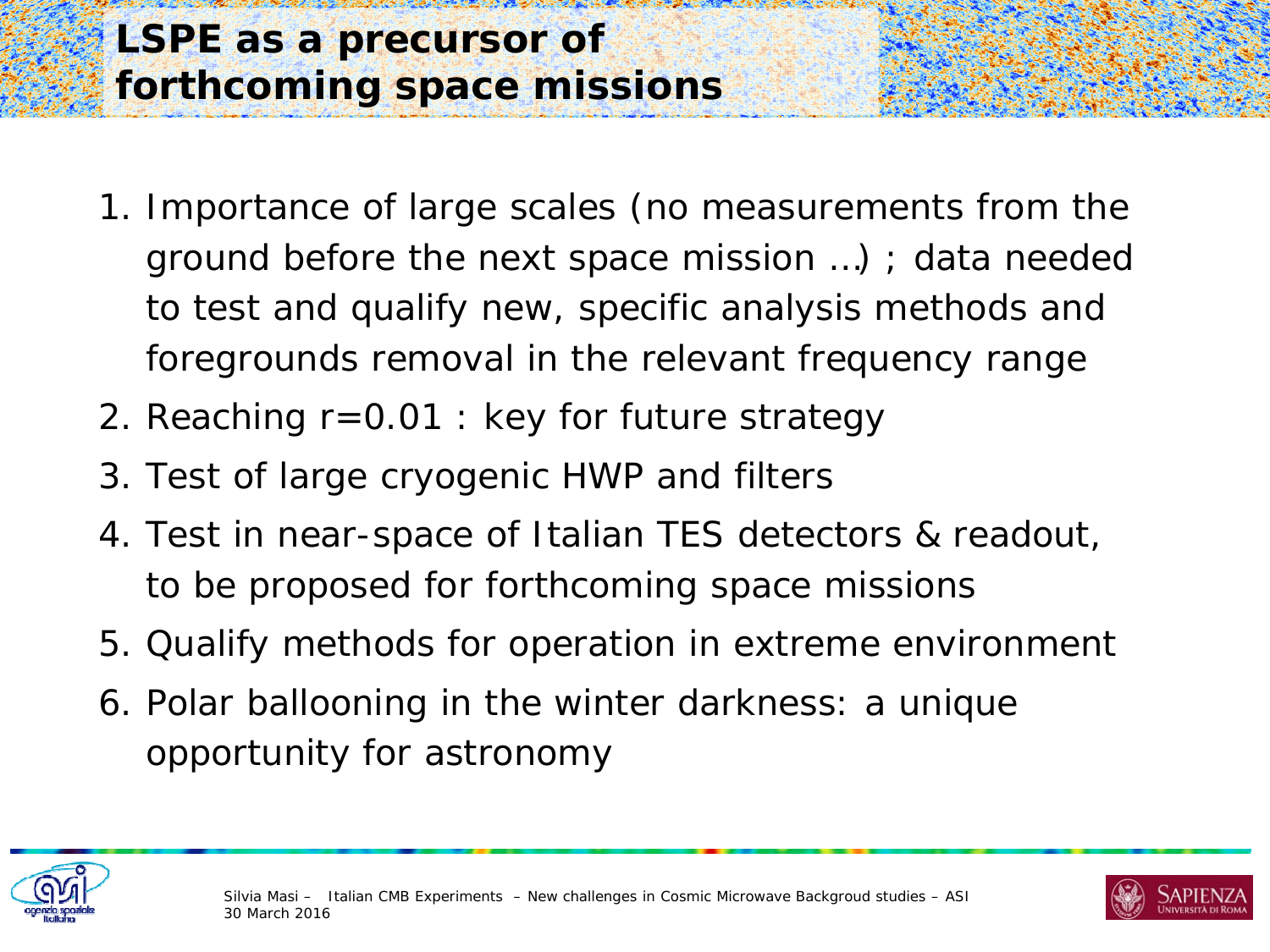**TBD**, one slide mentioning:

- 1. Bolometric interferometry (and its potential for space missions)
- 2. Collaboration and Italian contributions: rotating HWP, main cryogenic system, corrugated feedhorns arrays (pictures)
- 3. Sinergies between LSPE and QUBIC
	- a. Technology:, large aperture cryostat, rotating HWP (Pictures)
	- b. Science: complementary multipoles and frequency coverage
- 4. Concordia station in Antarctica: the best site in the world for ground-based CMB
- 5. Data analysis challenges